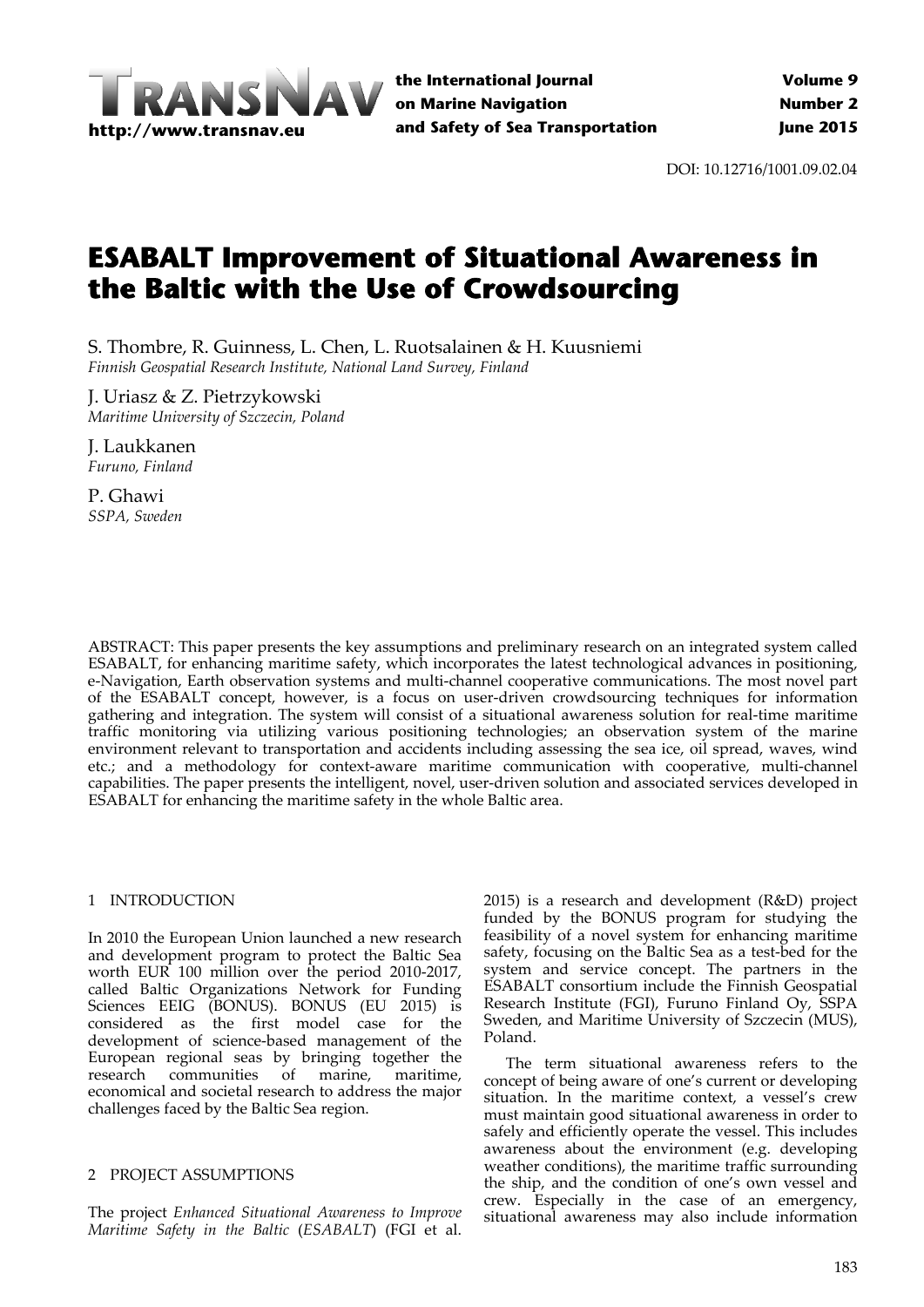about the condition of other ships in the vicinity, such as a damaged ship whose navigational ability has been jeopardized.

The Baltic Sea is a very busy waterway, and although relatively safe as compared to other seas, presents certain unique challenges to maritime safety (Brunila & Storgård 2014), (Häkkinen & Posti 2014), (Sztobryn 2012). In the past, major efforts to increase safety at sea have been initiated and driven by governmental authorities or supranational agencies, such as the International Maritime Organization and United Nations (UN 2015). In addition, several development and research projects such as EfficienSea (EfficienSea 2015), MARSUNO (MARSUNO 2015), BaltSeaPlan (BaltSeaPlan 2015), Baltic Master II (Baltic Master II 2015), MONALISA (MONALISA 2015) and GMES Polar View (GMES Polar View 2015), were initiated for addressing maritime spatial planning, safety of transport and environment in the Baltic Sea Region. However, studies show that in addition to improved maritime safety regulations, voluntary activities of companies and sailors can also be one the most effective way to improve maritime safety in the future (Lappalainen et al. 2013).

ESABALT aims to increase the safety of all vessels operating in the Baltic Sea by providing tools and services which enhance situational awareness. This is achieved using the latest technological advances in sensing, positioning, e‐Navigation, Earth observation systems, and multi-channel cooperative communications. In addition, ESABALT aims to facilitate crowdsourcing of relevant information from a multitude of users. That is, by reporting information to a central repository, all end‐users will be able to achieve a greater level of collaborative situational awareness than they would by acting independently. The various elements of the ESABALT concept are depicted in Figure 1.

Therefore, the overall objective of ESABALT is to assess the feasibility of providing an enhanced situational awareness solution for all ships operating in the Baltic, including real‐time maritime traffic monitoring and a marine environment observation system relevant for maritime transportation and accident prevention. This solution will include information for assessing sea ice, oil spread (in the case of an oil spill), wave heights, currents, as well as

wind speed and direction. In addition, three specialized services will be studied in addition to the situational awareness solution, including intelligent marine navigation and routing information, efficient emergency response, and environmental monitoring and reporting with emphasis on cross‐border functionality.

Regarding the technologies incorporated into this concept, real‐time traffic situations will be detected with satellite and terrestrial navigation sensors, while the sea environment will be identified with images from Earth observation satellites, local vessel sensors, fixed sensor stations and deployable sensor stations. The developed context-aware communication solutions will be implemented based on various satellite and terrestrial technologies, optimizing the communication channels based on available technologies and in terms of costs and capabilities.

ESABALT differs from traditional navigation information systems, as it is a user-driven system and learns from usersʹ navigation experiences to provide route plans and real‐time navigational updates. Issues of information integrity can be regulated directly by the user community without active oversight of authorities. With ESABALT users can report accidents, local ice‐status and weather conditions, route plans, navigational issues, and other ships and boats. ESABALT also helps users find energy efficient routes and speeds due to prognoses from statistics and other ESABALT users. In addition, ESABALT will have the ability to use freely available navigational information, such as AIS‐data, to support the information provided by the users. ESABALT is planned to be open so that commercial ships as well as pleasure boats can use and provide information to the system.

The following Sections describe the ESABALT concept and its constituent modules in more detail. Section II describes the concept of crowdsourcing as applied to the maritime domain. Section III lists the various stakeholders and users of ESABALT. Section<br>IV presents the system architecture and IV presents the system architecture and interdependencies between the constituent modules. Section V describes some of the services and functionalities of ESABALT. Finally, Section VI describes the expected impact of the ESABALT concept and system on the maritime domain.



Figure 1. ESABALT integrates relevant maritime technologies through a dedicated situational awareness server, providing innovative services to end‐users and stakeholders in the Baltic Sea region.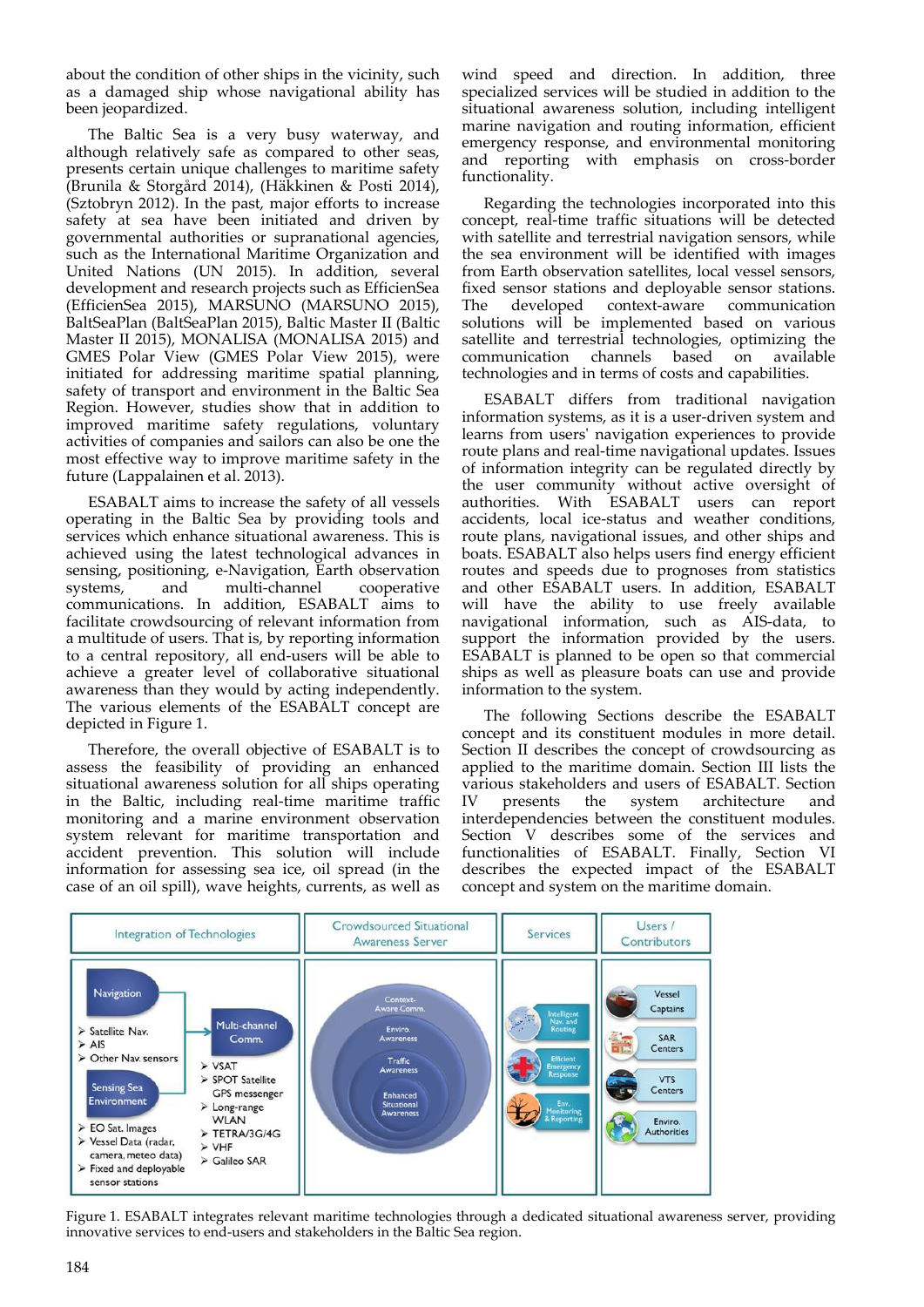## 3 CROWDSOURCING IN THE MARITIME SCENARIO

Crowdsourcing means the use of an undefined network of people for collecting information to be used for a certain purpose (Franzoni & Sauermann 2014). One of the most known examples is Wikipedia. Based on (Gao et al. 2011), the use of crowdsourcing data for safety applications has the advantage that the distribution of the data is fast, that data are provided from multiple sources and with various forms, and that the data are automatically geo‐tagged. However, its defects are: (1) it is difficult to coordinating the use of the data, (2) verification of the accuracy and reliability of the data is challenging, and (3) the security as well as privacy issues of transmitting the data must be carefully considered.

In the case of transportation, crowdsourcing would be beneficial for providing the user with improvements and corrections for existing maps, or in the most extreme case providing maps in the areas where none are available. Also, due to the fast nature of crowdsourcing, the users could be warned about dangers and accidents nearby almost in real-time.<br>Crowdsourcing applications for enhancing Crowdsourcing applications for enhancing transportation safety are only slowly moving from the research stage into implementation, probably due to the above mentioned challenges.

Good crowdsourcing examples may be found from other means of transportation, mainly land transportation, where the use of crowdsourced data is evolving from improving the user experience to enhancing safety. Waze is one of the few already implemented crowdsourcing based transport services (Waze 2015). It is a mobile navigation application that passively collects, e.g. location data from users, as well as receives and distributes crowdsourced data from other users, e.g. reports from accidents or police inspections. The service also includes an active community of people updating the maps. (Aubry et al. 2014) study the use of traffic offence reports made by the service users for improving the immediate safety of the road users as well as providing a tool for the authorities for traffic planning. (Zambonelli 2011) suggests the use of crowdsourcing for improved situational awareness making, e.g. private parking spaces or cars available for other users when they are not reserved by the owner, as well as for enabling more efficient car-pooling. The technological implementation aspects of the crowdsourcing based services are discussed actively in different scientific publications, e.g. (Ali et al. 2012) and (Gorin et al. 2014). Also, the safety of pedestrians may be increased by producing collective emotion maps, as implemented in an EMOMAP pedestrian navigation system (Klettner et al. 2013), alarming the user about unsafe places in a city pinpointed by crowdsourcing.

Applications addressing the use of crowdsourcing for other transportation means are still more immature. A study for getting a better understanding about the behavior of the Dutch Railways (NS) customers was carried out in 2011 (Van der Wees 2011). The research envisioned that in the future the crowdsourced data could also be used for detecting technical problems of trains by collecting the user perceptions of, e.g. abnormal noises. (Omokaro &

Payton 2014) discuss the use of crowdsourcing for improving the aviation comfort and safety by, e.g. collecting information about the in‐flight air pressure and noise levels using relevant sensors which already exist even in smartphones to some extent. The research also suggests that the passengers could be seen as additional black boxes in the case of an emergency, if their perceptions of, e.g. weather conditions or ambient sounds would be collected by crowdsourcing during the flight.

Maritime transportation, as well as aviation, has very stringent safety requirements and therefore the use of crowdsourcing is even more complex than for land transportation purposes. Also, the different roles of information users have to be taken into account. A lesson learned from the MARSUNO pilot project, aiming to achieve better interoperability among maritime monitoring and tracking systems between the authorities of different countries, was that there are issues even on the data collected by the officials of different countries controlling the sea areas the vessels are crossing (MARSUNO 2011). Due to the sensitive nature of maritime transportation, so far the use of crowdsourcing has been limited, and mainly only authoritative data with verified status and provenance have been employed.

However, crowdsourcing has been seen as a useful tool for some maritime operations, as the authority's data have issues with currency and coverage. The possibility to ensure good quality of user‐provided data has been studied (Chilton & Mason 2013). One of the maritime crowdsourcing systems already in use is called Argus (Van Norden et al. 2013). It is a crowdsourcing bathymetry system which provides the users with depth data collected using GPS and depth‐finding systems of multiple vessels with different sizes. Argus is in use in the United States an the Intracoastal Waterway (ICW), and in addition to the depth data it provides the users with information about navigation hazards like misplaced buoys overlaid on chart displays. Crowdsourcing would be feasible also for addressing the lack of data from inland lakes, as investigated in a project carried out in Denmark for bathymetric data (Vedel & Hansen 2012).

OpenSeaMap is a project addressing the need for easily accessible nautical charts including also navigation data (e.g. beacons, buoys, port information), by aiming to create comprehensive nautical charts by crowdsourcing (OpenSeaMap 2015). OpenSeaMap is a subproject of OpenStreetMap aiming at creating a free map of the whole world (OpenStreetMap 2015).

Use of crowdsourcing for creating ice awareness would improve the safety of vessels especially in Arctic areas. At present, ice monitoring is done by interpreting radar data and using crew's visual perception. (Reid et al. 2014) suggests an ice-aware system using multispectral sensing by a combination of LIDAR, radar, and video. The resulting data are georeferenced with GNSS measurements and distributed to all vessels nearby.

Figure 2 describes the use of crowdsourcing for service delivery based on Econom's blog (Econom 2015). Crowdsourcing is compared to the concepts outsourcing, namely buying services from other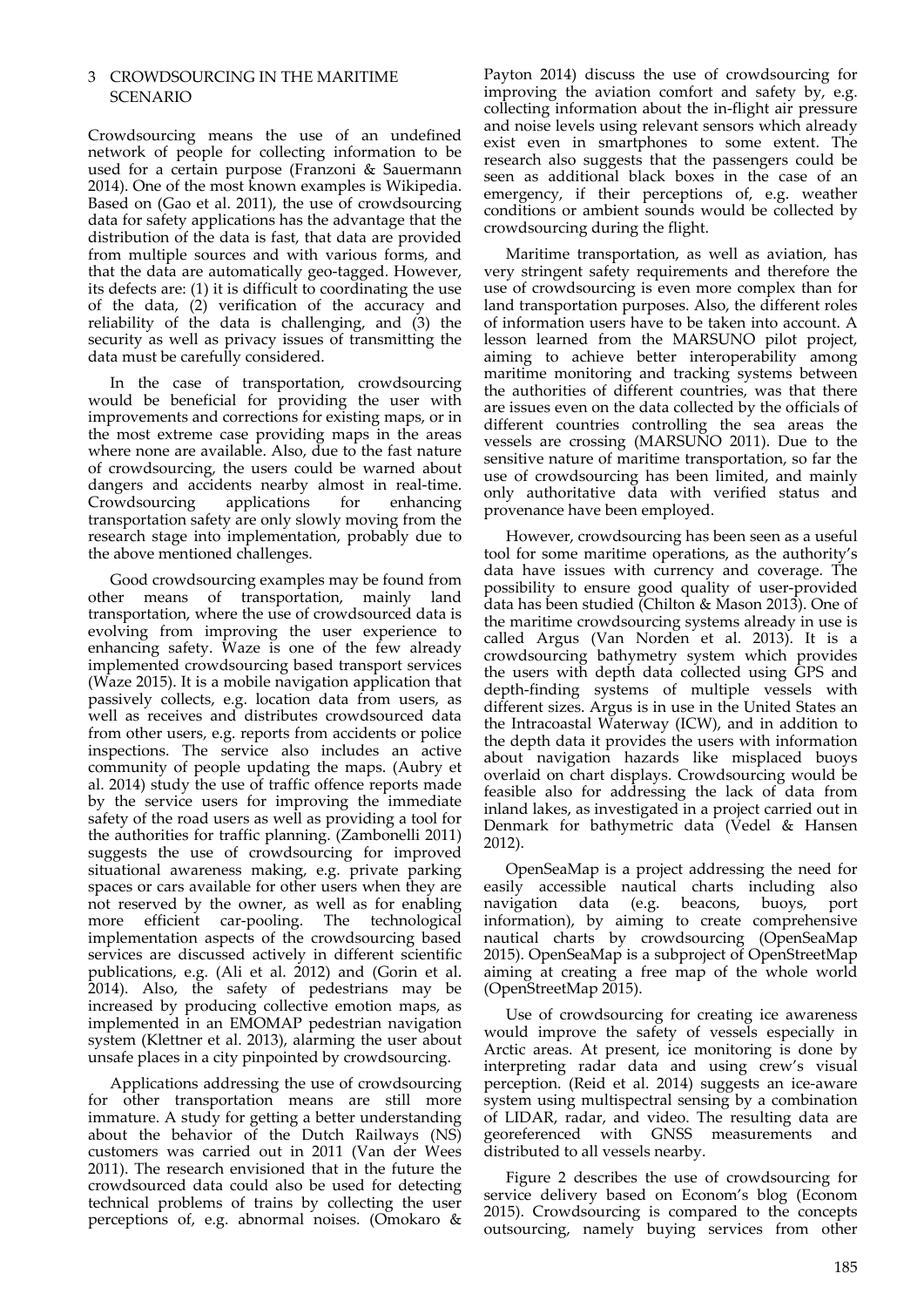service providers outside the client organization, and to insourcing, namely providing the service inside the organization in need. The main benefits of crowdsourcing are that the cost for the service is very low compared to outsourcing and insourcing, while the time to value, namely the fastness of receiving the need data, is high. Also, when the number of crowdsourcing participants is high, the breadth of the solutions is high, e.g. maps, barometry data, and ice awareness. One of the key challenges of maritimerelated crowdsourcing is, therefore, attracting a large number of participants.



Figure 2: Comparing three service delivery paradigms: insourcing, outsourcing, and crowdsourcing (Econom 2015)

## 4 ESABALT STAKEHOLDERS

The concept of ESABALT aims to raise awareness of dedicated stakeholders. To do this the stakeholders involved in maritime sector processes, especially in maritime transport processes, were identified and analysed taking into account different stakeholder classification criteria. Stakeholder in ESABALT was assumed as an individual or an organization having a right, share, claim or interest in a system or in its possession of characteristics that meets their needs and expectations, while user of the system was assumed as any party interacting (input into and/or extract information) with the system including operators and maintainers.

In the first approach partners of the project identified stakeholders involved in in maritime sector processes. Four classification criteria for extensive description were proposed:

- 1 Stakeholder levels
- 2 Stakeholder roles<br>3 Stakeholders brea
- Stakeholders breakdown by location
- 4 Stakeholders breakdown by interest

For each classification criteria several groups of stakeholders were identified. For instance for first criteria – by level following groups were proposed:

- supranational organizations,<br>– international organizations
- international organizations,
- regional organizations,
- national organizations and states,
- branch/ industry,
- users.

In second step parties involved in in maritime information exchange processes were identified. This task was done in order to point potential users of ESABALT system. Three classification criteria were proposed:

- Stakeholders breakdown byinformation needs in relation to time (time horizon)
- 2 Stakeholders breakdown by information need types
- 3 Stakeholders by breakdown by information service types

Again for each classification criteria several groups of stakeholders were identified. For instance for relation to time criteria following groups were proposed:

- operational data user,
- tactical data user,
- historical data user.

Finally system users involved in maritime information exchange processes were identified. Users were divided into two main groups: basic user and assigned system users. All users were analysed and described with breakdown by their description, characteristic and expected needs. Thirty three potential ESABALT system users and six groups of potential basic users. Basic users consist of:

- main users
- additional users
- support users
- administration users
- educational users
- others.

The group of main users includes seamen, fishermen, offshore, emergency management center, nonprofessional users (i.e. leisure boats). This group will use the system in the widest level, provide and use most of the information primarily the local weather and navigation information as well as warnings about potential hazards.



Figure 3. ESABALT system architecture showing the different modules, the central position of the server, and the four primary sources of crowdsourcing data to the terminal.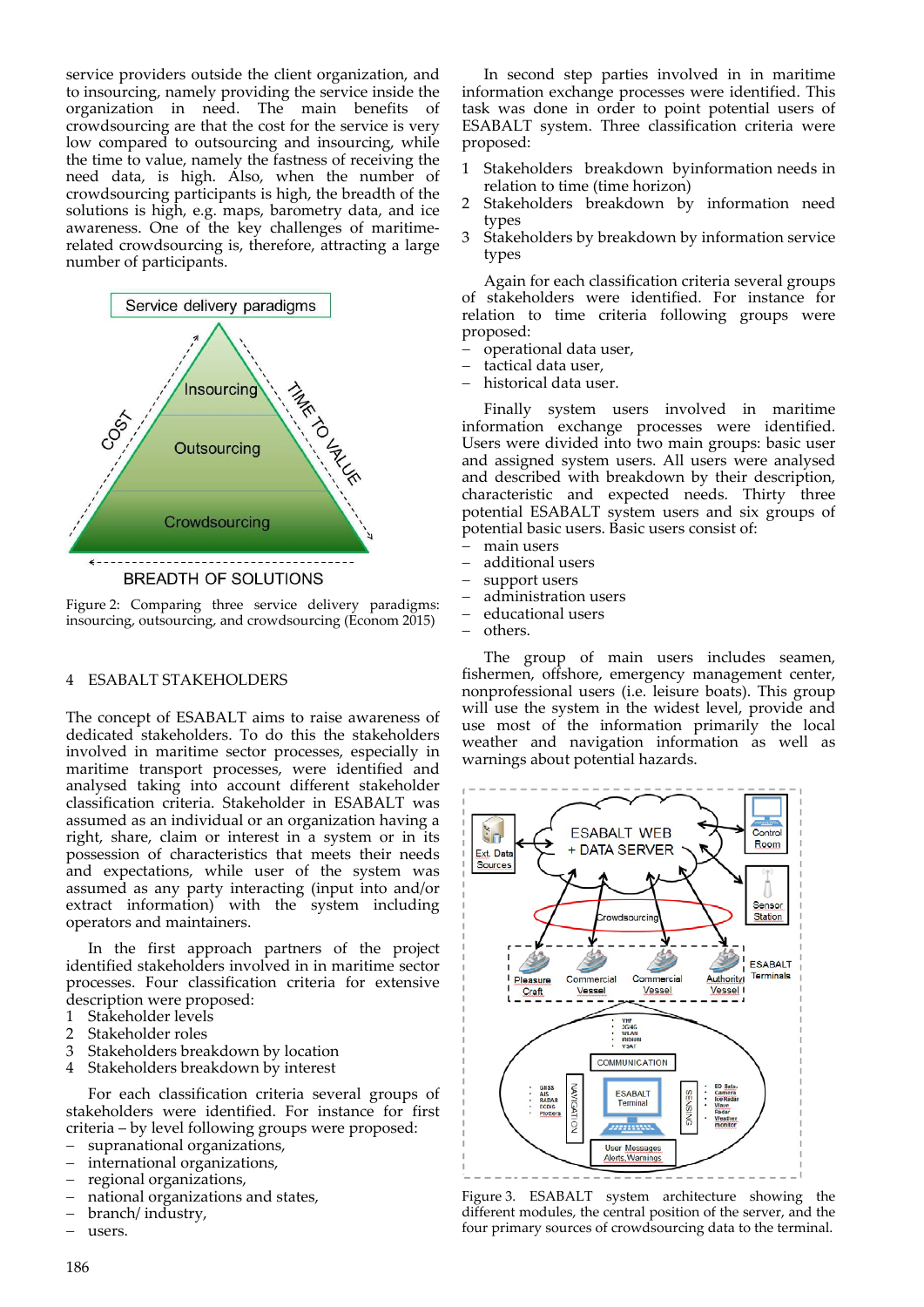# 5 SYSTEM ARCHITECTURE

The overall system architecture has been envisioned as a distributed network, where different user and data source groups are connected via the internet, as shown in Figure 3. This includes small boat systems (i.e. pleasure boats), ship systems (i.e. professional vessel systems) and authorities' vessel systems, as well as ESABALT sensor station systems and the authorities onshore based control center system. ESABALT sensor station system may be a fixed shore based station or a vessel‐based mobile system which is performing a specific task in a defined location. External data sources (eg. satellite data) are connected to ESABALT server via the network. Different communication protocols can be used to link these different nodes in the system, such as standard TCP/IP, IVEF, and secure connections utilizing SSL/TLS, such as OpenVPN.

Next, the nodes connecting to the network may themselves have different architectures, depending on the type of vessel or user, its capabilities, and its role in the overall system. "Small boat systems" are expected to have less capabilities and especially intended to be used by pleasure boat navigators.

As an example, in the small boat system the user interface may be a tablet‐based application that is connected to an ESABALT gateway via a wireless router. This gateway can then connect to the ESABALT server through one of a number of different communication interfaces. Since these small vessels are expected to stay mainly in coastal waters, one possibility is that they would use existing 3G/4G mobile networks to connect to the internet. ESABALT application would transmit boat own position data and other specified crowd sourcing type of information relevant to small boat navigators. Received ESABALT added value information close to boat and it's route is displayed in tablet GUI.

## 6 ESABALT SERVICES & FUNCTIONALITIES

The different functionalities of the ESABALT system aim to satisfy the following three overarching services: (1) intelligent marine navigation and routing, (2) efficient emergency response, and (3) environmental monitoring and reporting with emphasis on cross‐border functionality.

#### 6.1 *Intelligent Marine Navigation and Routing*

Currently, marine navigation and routing is comprised of a relatively manual set of tasks, involving the use of a navigation system, radar, and ECDIS (or ECS), as well as paper charts, which are increasingly used as only a back-up source. In addition, navigators must manually integrate weather information and operational constraints into their duties. In winter conditions, navigators must independently decide the safest and most efficient route through ice infested waters, as well as coordinate their possible assistance from ice breakers.

The ESABALT system will investigate the feasibility of creating an intelligent marine navigation and routing service that will take into account many different factors related to the maritime traffic situation, weather situation, and (during wintertime) the ice conditions. As much as possible, the service should aim to automate the route planning functions, while still offering the navigators alternative routes to choose from. Also, the service should provide periodic updates concerning the traffic and weather situations, including ice conditions, during the course of a voyage.

#### 6.2 *Efficient Emergency Response*

ESABALT system users are logically classified into pleasure craft, commercial vessels and authority vessels. Vessels have compulsory onboard emergency response equipment required by IMO. The majority of pleasure boats, however, do not have any emergency response equipment on board. In emergency situations, a mobile phone is often the device used. In emergency situations, events may happen very rapidly, and telephone numbers where to call are not always immediately available. This is the background where ESABALT could give benefits especially in small boats' emergency reporting.

The ESABALT GUI for small boats could include easy‐to‐use reporting mechanisms for different type of emergency situations, e.g. engine failures, lack of gasoline, man overboard, vessel groundings, etc. In emergency situations, information could be forwarded to authorities, volunteer-based civil organizations, or to other vessels close to the boat, in order to initiate different types of responses. ESABALT automatic mechanisms might be used in the forwarding processes.

Also, the ESABALT vessel system might have the same kind of response mechanisms available, although it is not the intention to build any parallel systems to the ship's own emergency response equipment. External data sources might provide information concerning ship emergencies concerning ship emergencies automatically to the ESABALT system. Value‐added information related to an emergency situation, such as the assisting vessels' route and status could be forwarded to the ESABALT system.

## 6.3 *Environmental Monitoring and Reporting*

Annex VII of the Helsinki Convention requires signatories to "request masters or other persons having charge of ships and pilots of aircraft to report without delay and in accordance with this system on significant spillages of oil or other harmful substances observed at sea. Such reports should as far as possible contain the following data: time, position, wind and sea conditions, and kind, extent and probable source of the spill observed." ESABALT can facilitate this type of environmental monitoring and reporting by providing the interfaces and automatic forwarding of reports to the appropriate authorities. In particular, many operators of small boats may not be aware of the requirements or guidelines regarding reporting of observed pollution. Therefore, ESABALT can play a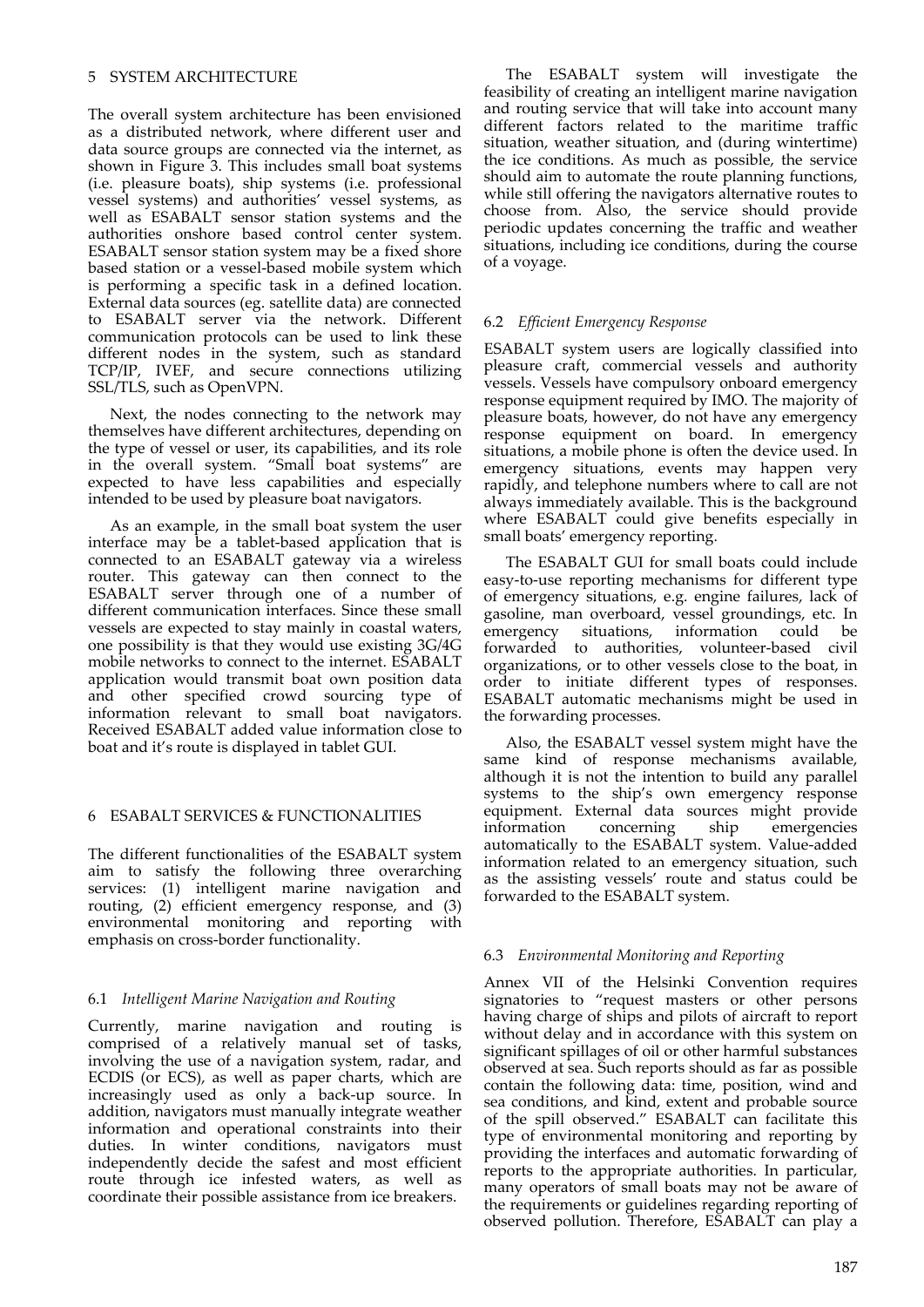key role in encouraging these users to report observed pollution. This is especially relevant to the coastal areas of the Baltic, where comprehensive and timely reporting of environmental pollution is critical to ensuring a rapid and effective response from the appropriate environmental authorities.

## 6.4 *Further Development of Associated Services*

The functionality of the system is designed to be modular, enabling easy addition of new functionality or removal of unwanted ones without disturbing the overall system. The ESABALT terminal onboard ships and in the Control Room is based on the ECS (electronic chart system) using standard S57 charts and utilizing GUI for added value ESABALT services. ESABALT terminal has own profiles and functions to each user groups: small boats (pleasure craft), commercial ships and authorities vessels. The ESABALT terminal is designed to integrate (rather than supplement) the existing maritime electronic systems onboard vessels. The number of devices that are integrated with the terminal determines the number of functions it is able to perform.

Following is a list of ESABALT software modules which enable it to offer the expected functionality and associated services:

- 1 System registration and log‐in
- 2 Display vessel position and submit to ESABALT server
- 3 Display vessel route and submit to ESABALT server
- 4 Display position and information about nearby ships
- 5 Display route of nearby ship(s)
- 6 Report an unidentified vessel
- 7 Route optimization request to ESABALT server and submit the selected route
- 8 Make an update to vessel route and submit to ESABALT server
- 9 Display situational awareness reports weather, sea ice, pollution etc.
- 10 Report situational awareness sea ice, pollution, oil spill, violating ship etc.
- 11 Report and display ship(s) violating maritime rules
- 12 Submit vessel radar tracks to ESABALT server
- 13 Submit messages/warnings/alarms to ESABALT server
- 14 Display messages/warnings/alarms from ESABALT server
- 15 Speed‐reporting of emergency situations for pleasure craft

## 7 EXPECTED IMPACT FROM THE ESABALT SYSTEM

By reporting information to a central repository, all end‐users will be able to achieve a greater level of situational awareness than they would by acting independently. A guiding tenet of the ESABALT concept is that all maritime users in the Baltic Sea can operate more safely and effectively by collaboratively building and maintaining situational awareness.

Features of the system can be summarized in three categories; increased information sharing, increased number of users and aggregated information overview.

## 7.1 *Increased information sharing*

Early in the project a web based survey on feasibility and interest in crowd sourcing in the maritime was conducted. Of the 166 answers from maritime industry professionals, 86.4% answered that they would participate in crowdsourcing of maritime information if given the chance and/or technical possibility. Maritime services such as AIS and navigational warnings already incorporate crowd sourcing principles. In addition, other information such as sea-state, ice conditions and planned route are included in the communication.

# 7.2 *Increased number of users*

A majority of survey responses considered other ships as one of the main hazard for ships in the Baltic. Some participants explicitly answered; congested waters and pleasure crafts in summer time. The commercial fleet and relating organizations have established means for communication. Yet many small national passenger vessels or inshore pleasure boats lack such communications equipment. Harmonization, through increased availability of the system e.g. as smartphone application, will lead to a larger amount of users and hence, increased amount of data.

# 7.3 *Aggregated information overview*

By gathering the information to a central display, an aggregated information overview is obtained. The user will know where to find the information. In addition to the targeted purpose, the ESABALT system could have other unexpected effects. Big data of this type could be valuable from an operational as well as historical point of view. For instance, statistically significant echo sounding data gathered through ESABALT could form the basis for decision to conduct a further hydrographical survey or as an operational decision support for a pleasure craft visiting an unmeasured place. Other possible applications could be land based monitoring of real time and historical maritime traffic and environmental conditions and data.

# 8 CONCLUSION

This paper introduces the concept and system architecture of the ESABALT platform for enhanced situational awareness in the Baltic Sea. The first stage in the implementation of this platform is a feasibility study to ensure its utility under current maritime operating scenarios. The primary motivation for this system is to improve maritime navigation and safety of sea transportation. Primary technologies incorporated in this platform are eNavigation, Earth Observation and Communication. An innovative